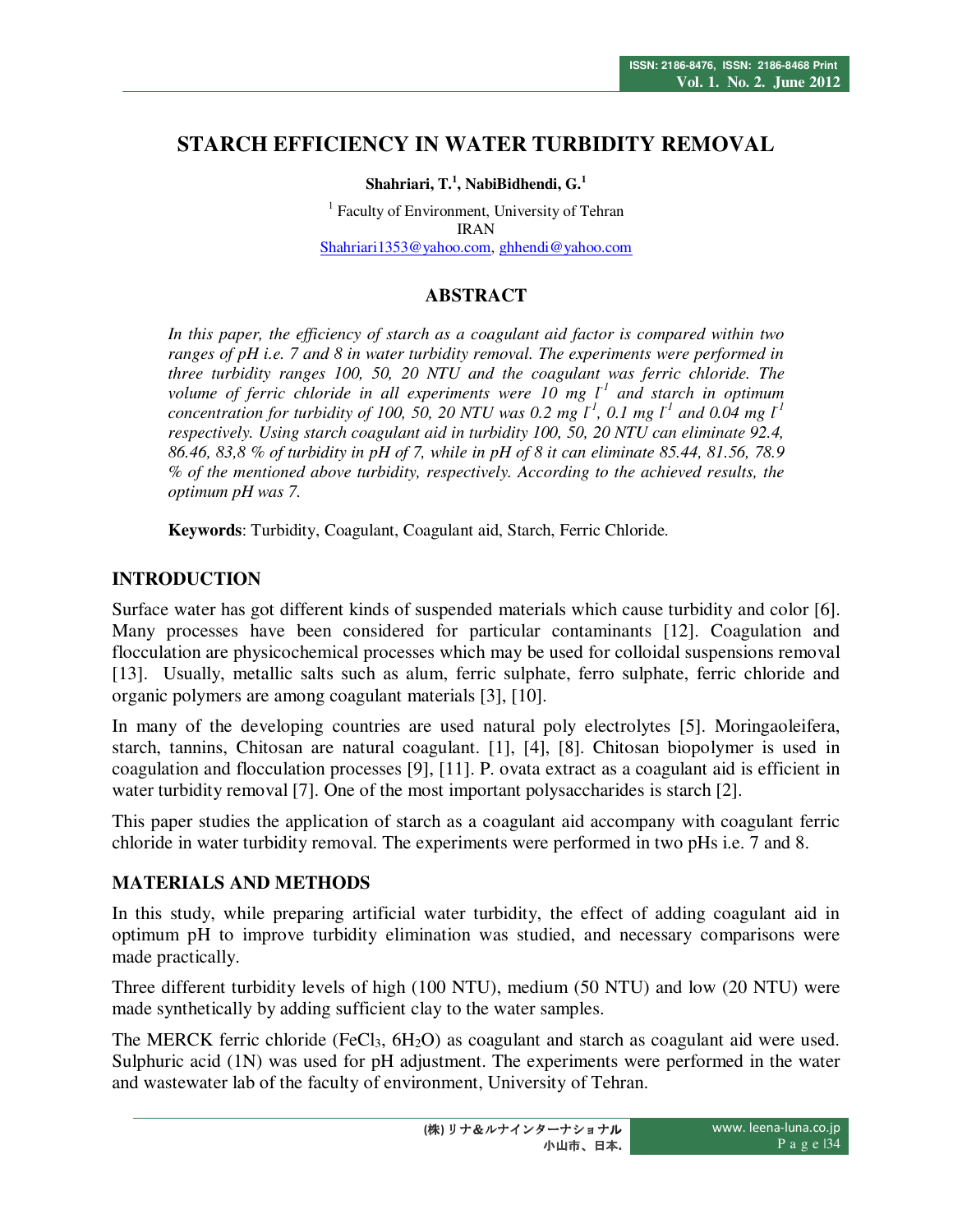Experimental conditions of all experiments were as follow:

1) Experiments were performed in  $25\pm2$  °C, because the temperature is one of the most effective parameters on density, viscosity and amount of coagulants in keeping conditions.

- 2) The volume of samples containing different levels of turbidity was adjusted to 500  $\text{cm}^3$ .
- 3) Chemical oxygen demand (COD) was determined by Spectrophotometer DR/2000HACH.
- 4) pH of the samples was measured by Metrohm 691 Model digital pH meter.
- 5) Turbidity was determined by HANNA turbidity meter.

All the experiments were performed by using jar experiment method. The jar set used in this study was PHIPPS &BIRD STIRRER 7790-402 Model.

At first, the samples of water whose turbidity and pH have been measured, were poured in special jar vessels, one time with the known amount of ferric chloride as coagulant together with the starch as coagulant aid in pH of 7 and another time ferric chloride with starch coagulant aid were added to the other samples of water in pH of 8 in comparison between ranges of pH. 10mg <sup>1</sup> concentration of ferric chloride was considered in jar test for all turbidity levels. Furthermore, 10mg  $l^{-1}$  concentration of ferric chloride combined with 0.2 mg  $l^{-1}$ , 0.1 mg  $l^{-1}$  and 0.04 mg  $l^{-1}$  of starch was also tested in two practical pH levels of 7 and 8 to achieve the optimum combination.All experiments were tested in 100, 50, 20 NTU turbidity ranges.

The samples were shaken for a minute with 100 rpm, then 25 minutes with 30 rpm to make Floc. thenFlocs were allowed to settle for 30 minutes and after that jars were sampled for analyzing and measuring turbidity and pH. The residual turbidity was compared with initial turbidity. In addition, pH variations were examined. This method was repeated four times.

## **RESULTS AND DISCUSSION**

In this paper, the role of starch in elimination of water turbidity was studied using coagulation and flocculation processes. Starch coagulant aid was used to reduce ferric chloride consumption and optimum value and pH were determined.

The final turbidity versus pH values for three different cases of starch i.e. 10 mg  $I<sup>-1</sup>$  FeCl<sub>3</sub>& 0.2 mg  $1^{-1}$ , 10 mg  $1^{-1}$  FeCl<sub>3</sub>& 0.1 mg  $1^{-1}$  and 10 mg  $1^{-1}$  FeCl<sub>3</sub>& 0.04 mg  $1^{-1}$  within the samples containing primary turbidity of 100, 50 and 20NTU and pH values equal to 7 and 8 are presented in tables 1 and 2. The results indicate that the turbidity elimination is ideal in pH=7**.** 

## **CONCLUSION**

The achieved results of turbidity removal in different turbidity levels of 100, 50 and 20 NTU caused by different concentrations of starch as coagulant aids besides ferric chloride as the main coagulant are compared in this study. Additionally, the effect of pH on turbidity removal is also considered in each case. According to the tables 1 and 2 which indicate the high turbidity water sample, the turbidity removal in the case of 10 mg  $1^1$  of FeCl<sub>3</sub> and 0.2 mg  $1^1$  of starch is estimated to be 92.4% and 85.44% in pH values of 7 and 8, respectively. At the same time, for medium turbidity where 10 mg  $l^{-1}$  of FeCl<sub>3</sub> and 0.1 mg  $l^{-1}$  of starch are used, the removal efficiency is reported to be 86.46% and 81.56% in two adjusted pH values. In low turbidity of 20 NTU using 10 mg  $I^1$  of FeCl<sub>3</sub> and 0.04 mg  $I^1$  of starch in pH=7, the removal efficiency rate was 83.8% . At the same condition in pH=8, this rate was 78.9%.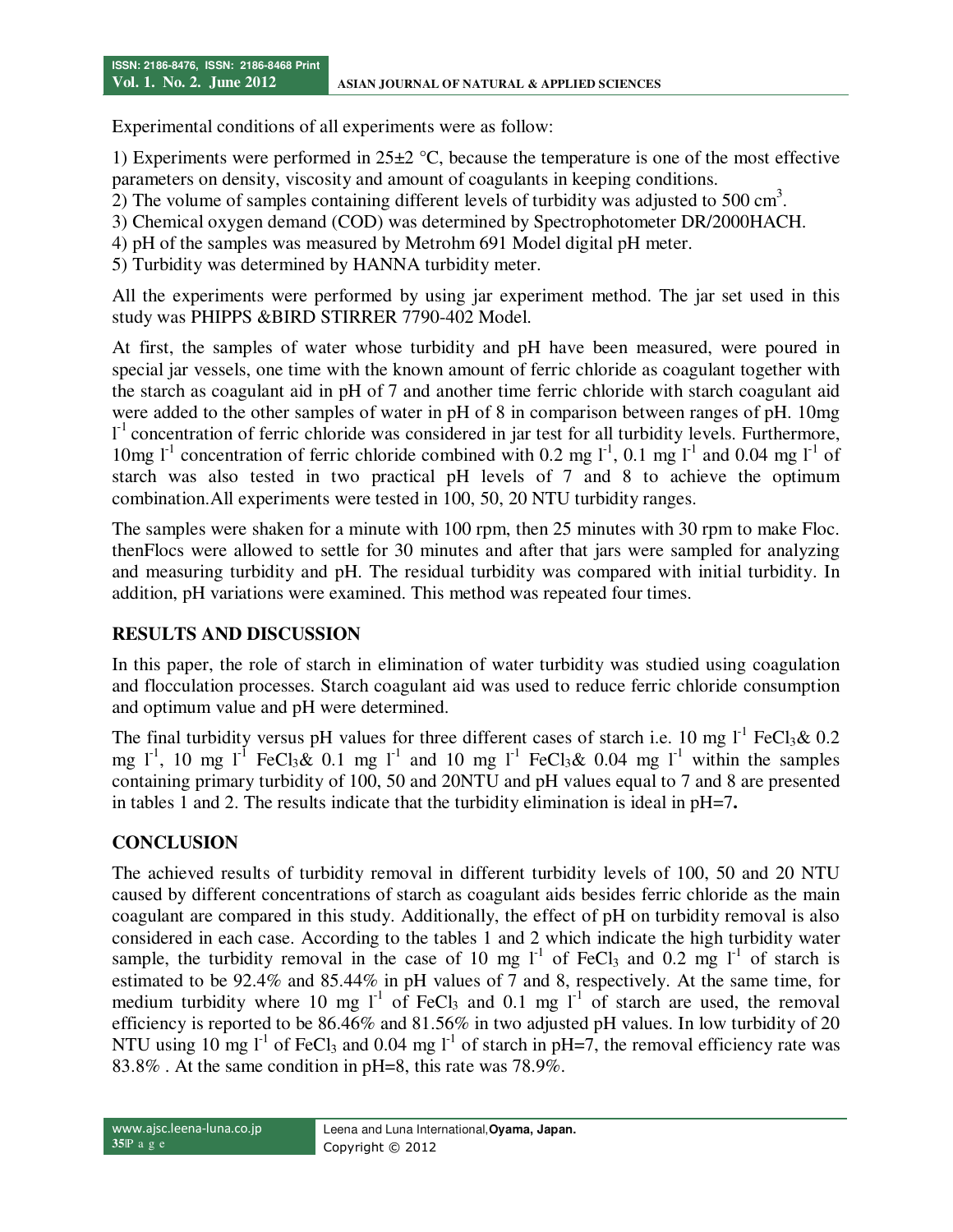According to the achieved results, application of the starch plays an important role in turbidity elimination with reducing ferric chloride consumption as well as producing sludge significantly. Generally, the starch coagulant aids seem to be more efficient in pH value of 7 rather than 8. COD measurement results, in all experiment were Nil and it shows that using starch does not have any residual in treated water.

The influence of starch on coagulation process increased with the starch injection enhancement. However, if the

Starch injection exceeds its optimum value, its effect will decrease. Increase in the efficiency of water turbidity removal observed in low pH values should be determined under conditions of the water treatment plants.

| Table1. Comparison of final turbidities in different turbidity levels of 100, 50 and 20 NTU at initial |
|--------------------------------------------------------------------------------------------------------|
| pH 7 caused by different concentrations of starch as coagulant aid besides ferric chloride as the      |
| main coagulant.                                                                                        |

| <b>Materials</b>                                                       | <b>Initial</b><br><b>Turbidity</b><br>(NTU) | Final<br><b>Turbidity</b><br>(NTU) | <b>Removal</b><br>percentage<br>$\%$ | <b>Initial</b><br>pH |
|------------------------------------------------------------------------|---------------------------------------------|------------------------------------|--------------------------------------|----------------------|
| FeCl <sub>3</sub><br>10 mg $1^{\text{-}1}$ & Starch 0.2<br>$mg 1^{-1}$ | 100                                         | 7.60                               | 92.4                                 | 7                    |
| FeCl <sub>3</sub><br>10 mg $1^{-1}$ & Starch 0.1<br>$mg 1^{-1}$        | 50                                          | 6.77                               | 86.46                                | 7                    |
| FeCl <sub>3</sub><br>10 mg $1^{\text{-}1}$ & Starch 0.04<br>$mg1^{-1}$ | 20                                          | 3.24                               | 83.8                                 | 7                    |

**Table2.Comparison of final turbidities in different turbidity levels of 100, 50 and 20 NTU at initial pH 8 caused by different concentrations of starch as coagulant aid besides ferric chloride as the main coagulant.** 

| <b>Materials</b>                                                      | <b>Initial</b><br><b>Turbidity</b><br>(NTU) | Final<br><b>Turbidity</b><br>(NTU) | Removal<br>percentage<br>% | <b>Initial</b><br>pH |
|-----------------------------------------------------------------------|---------------------------------------------|------------------------------------|----------------------------|----------------------|
| FeCl <sub>3</sub><br>10 mg $1^{\text{-}1}$ & Starch 0.2<br>$mgl^{-1}$ | 100                                         | 14.56                              | 85.44                      | 8                    |
| FeCl <sub>3</sub><br>10 mg $1^{-1}$ & Starch 0.1<br>$mgl^{-1}$        | 50                                          | 9.22                               | 81.56                      | 8                    |
| FeCl <sub>3</sub><br>10 mg $1^{-1}$ & Starch 0.04<br>$mgl^{-1}$       | 20                                          | 4.22                               | 78.9                       | 8                    |